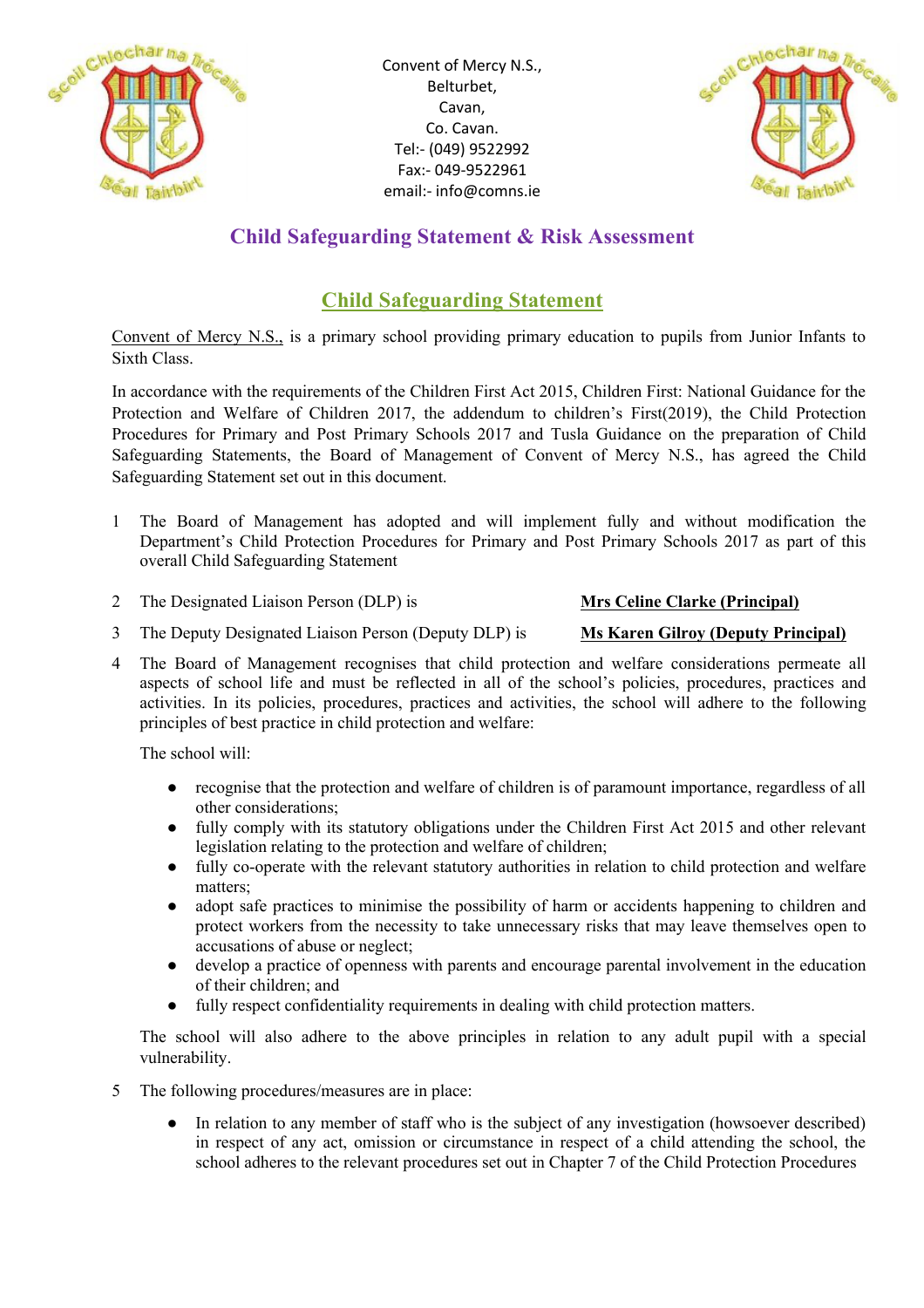



for Primary and Post-Primary Schools 2017 and to the relevant agreed disciplinary procedures for school staff which are published on the DES website.

- In relation to the selection or recruitment of staff and their suitability to work with children, the school adheres to the statutory vetting requirements of the National Vetting Bureau (Children and Vulnerable Persons) Acts 2012 to 2016 and to the wider duty of care guidance set out in relevant Garda vetting and recruitment circulars published by the DES and available on the DES website.
- In relation to the provision of information and, where necessary, instruction and training, to staff in respect of the identification of the occurrence of harm (as defined in the 2015 Act) the school-

 Has provided each member of staff with a copy of the school's Child Safeguarding Statement Ensures all new staff are provided with a copy of the school's Child Safeguarding Statement Encourages staff to avail of relevant training Encourages Board of Management members to avail of relevant training The Board of Management maintains records of all staff and Board member training

- In relation to reporting of child protection concerns to Tusla, all school personnel are required to adhere to the procedures set out in the Child Protection Procedures for Primary and Post-Primary Schools 2017, including in the case of registered teachers, those in relation to mandated reporting under the Children First Act 2015.
- In this school the Board has appointed the above named DLP as the "relevant person" (as defined in the Children First Act 2015) to be the first point of contact in respect of the schools child safeguarding statement.
- All registered teachers employed by the school are mandated persons under the Children First Act 2015.
- In accordance with the Children First Act 2015, the Board has carried out an assessment of any potential for harm to a child while attending the school or participating in school activities. A written assessment setting out the areas of risk identified and the school's procedures for managing those risks is attached as an appendix to these procedures.
- The various procedures referred to in this Statement can be accessed via the school's website, the DES website or will be made available on request by the school.

**Note:** The above is not intended as an exhaustive list. Individual Boards of Management shall also include in this section such other procedures/measures that are of relevance to the school in question.

- 6 This statement has been published on the school's website and has been provided to all members of school personnel, the Parents' Association (if any) and the patron. It is readily accessible to parents and guardians on request. A copy of this Statement will be made available to Tusla and the Department if requested.
- 7 This Child Safeguarding Statement will be reviewed annually or as soon as practicable after there has been a material change in any matter to which this statement refers.

This Child Safeguarding Statement was adopted by the Board of Management on 15<sup>th</sup> February 2022.

| Signed: Alan Traynor             | Signed: Karen Gilroy  |
|----------------------------------|-----------------------|
| Chairperson, Board of Management | <b>Acting Princip</b> |

Acting Principal/Secretary BoM

Date:- 15<sup>th</sup> February 2022 Date:- 15<sup>th</sup> February 2022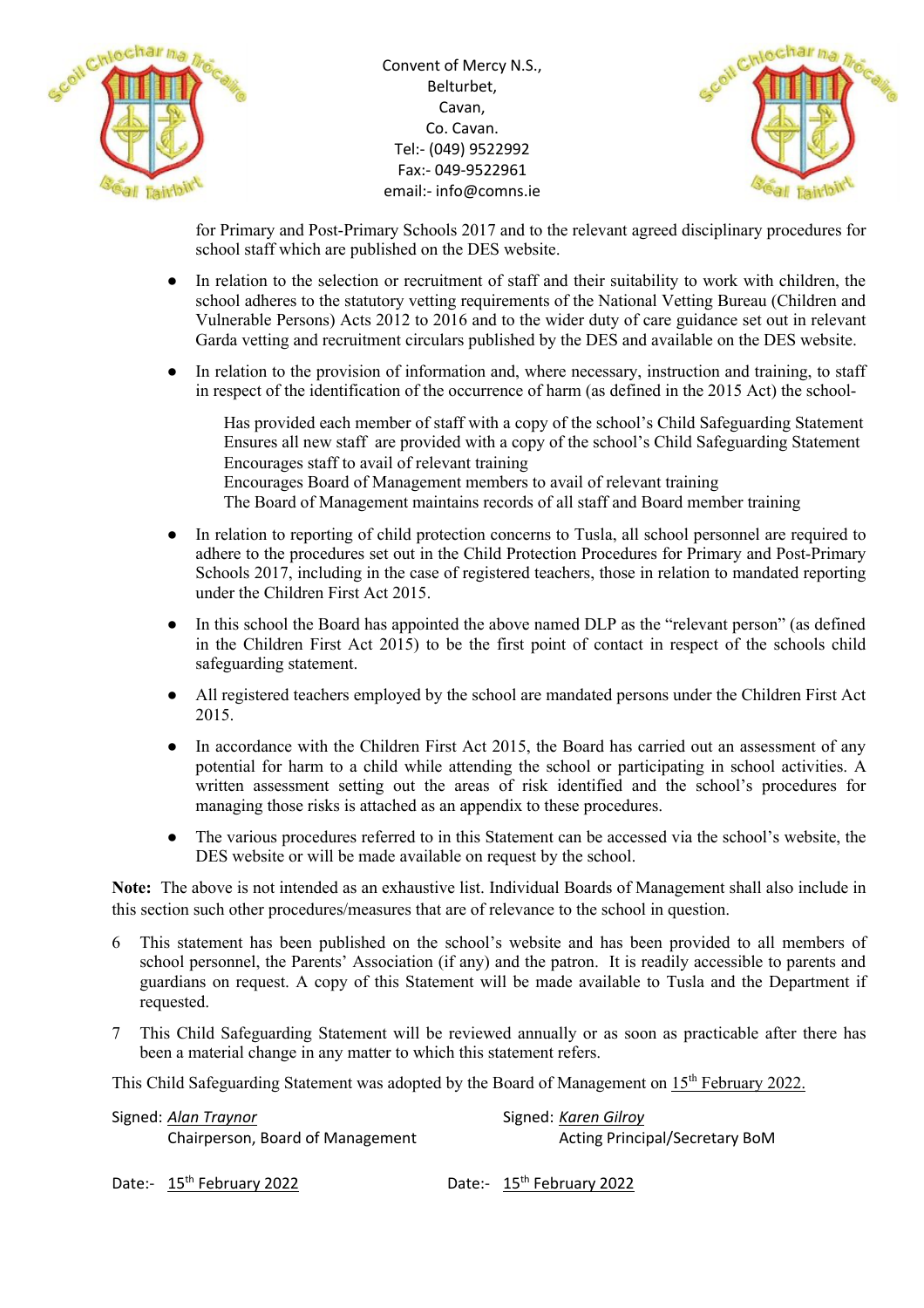



Child Safeguarding Risk Assessment

# Written Risk Assessment of the

# Convent of Mercy N.S.,Belturbet, Co. Cavan

In accordance with section 11 of the Children First Act 2015 and with the requirement of Chapter 8 of the Child Protection Procedures for Primary and Post-Primary Schools 2017, the following is the Written Risk Assessment of Convent of Mercy N.S., Belturbet, Co. Cavan.

### 1. List of school activities

- 1. Training for school personnel in Child Protection matters
- 2. One to one teaching
- 3. Care of children with special needs including intimate care needs
- 4. Curricular provision in respect of SPHE, RSE and Stay Safe
- 5. Toilet areas
- 6. LGBT Pupils, Trans Pupils and Pupils perceived as LGBT Ethnic minorities etc;
- 7. ICT usage by pupils and staff
- 8. Recruitment of new staff
- 9. External Tutors and Guest speakers
- 10. Extra Curricular Sports Coaches
- 11. TY students on Work Experience Student teachers
- 12. Challenging behaviour amongst pupils and/or against staff
- 13. Volunteers /Visitors/ Parents
- 14. Health and Safety
- 15. Administration of Medicine/First Aid
- 16. School tour and trip policy
- 17. Swimming lessons
- 18. Annual Sports Day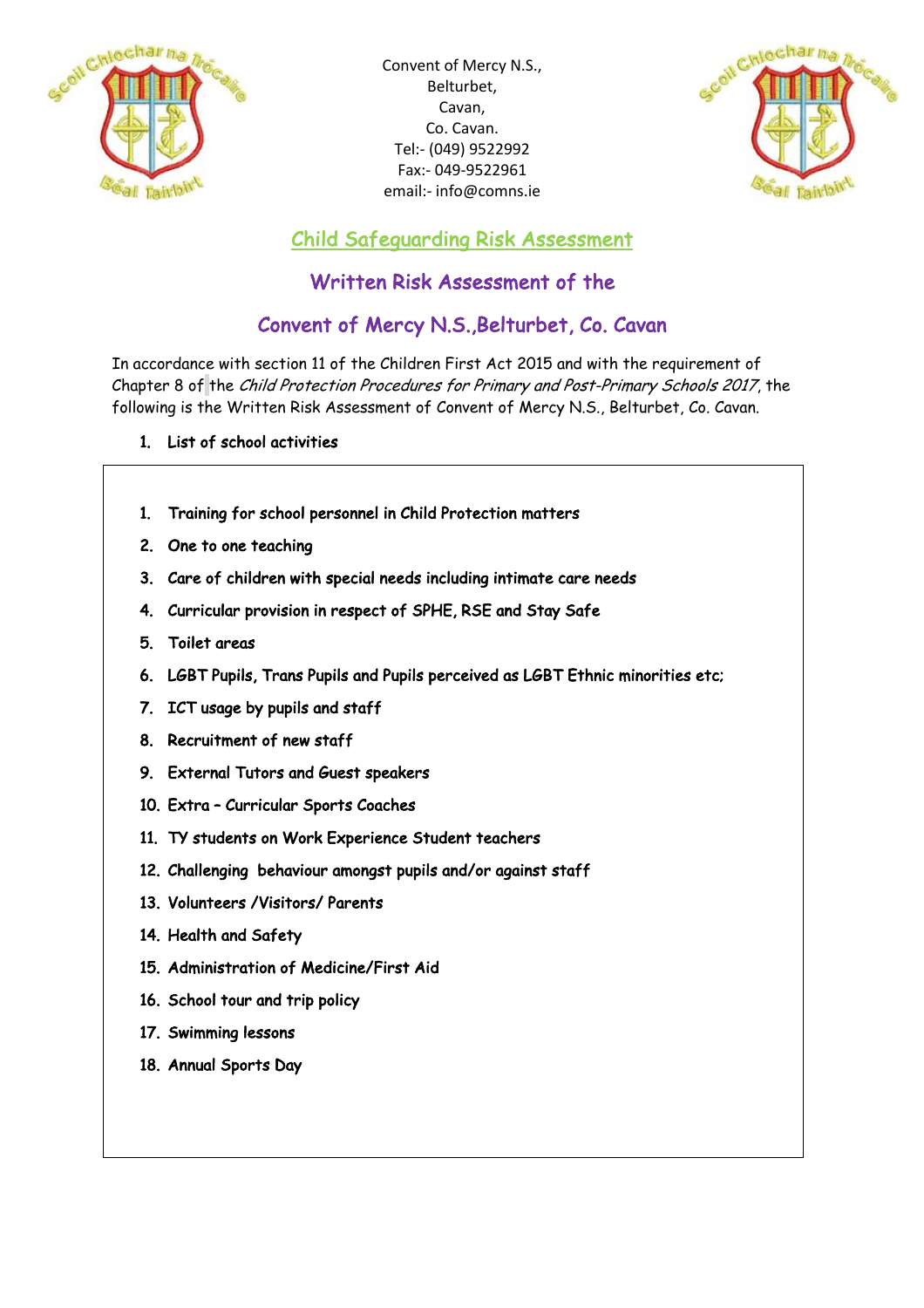



## 2. The school has identified the following risk of harm in respect of its activities –

- 1. Harm not recognised or reported promptly or correctly
- 2. Harm by school personnel
- 3. Risk of child being harmed in the school by another child, Harm by school personnel
- 4. Non- teaching of the same
- 5. Inappropriate behaviour
- 6. Bullying
- 7. Risk of harm due to children inappropriately accessing/using computers, social media, phones and other devices while at school Risk of harm caused by member of school personnel communicating with pupils in appropriate manner via social media, texting, digital device or other manner Risk of harm caused by member of school personnel accessing/circulating inappropriate material via social media, texting, digital device or other manner Bullying and inappropriate behaviour
- 8. Harm not recognised or reported promptly and correctly
- 9. Harm to pupils
- 10. Harm to pupils
- 11. Harm to pupils
- 12. Injury to pupils and staff
- 13. Harm to Pupils
- 14. Risks to entire school community
- 15. Risk to child/children's health and well -being
- 16. Risk of child being harmed by a member of school personnel, a member of staff of another organisation or other person while child participating in out of school activities e.g. school trip, swimming lessons , Risk to pupils
- 17. Risk of child being harmed by a member of school personnel, a member of staff of another organisation or other person while child participating in out of school activities e.g. school trip, swimming lessons , Risk to pupils
- 18. Risk of child being harmed by a member of school personnel, a member of staff of another organisation or other person while child participating in out of school activities e.g. school trip, swimming lessons , Risk to pupils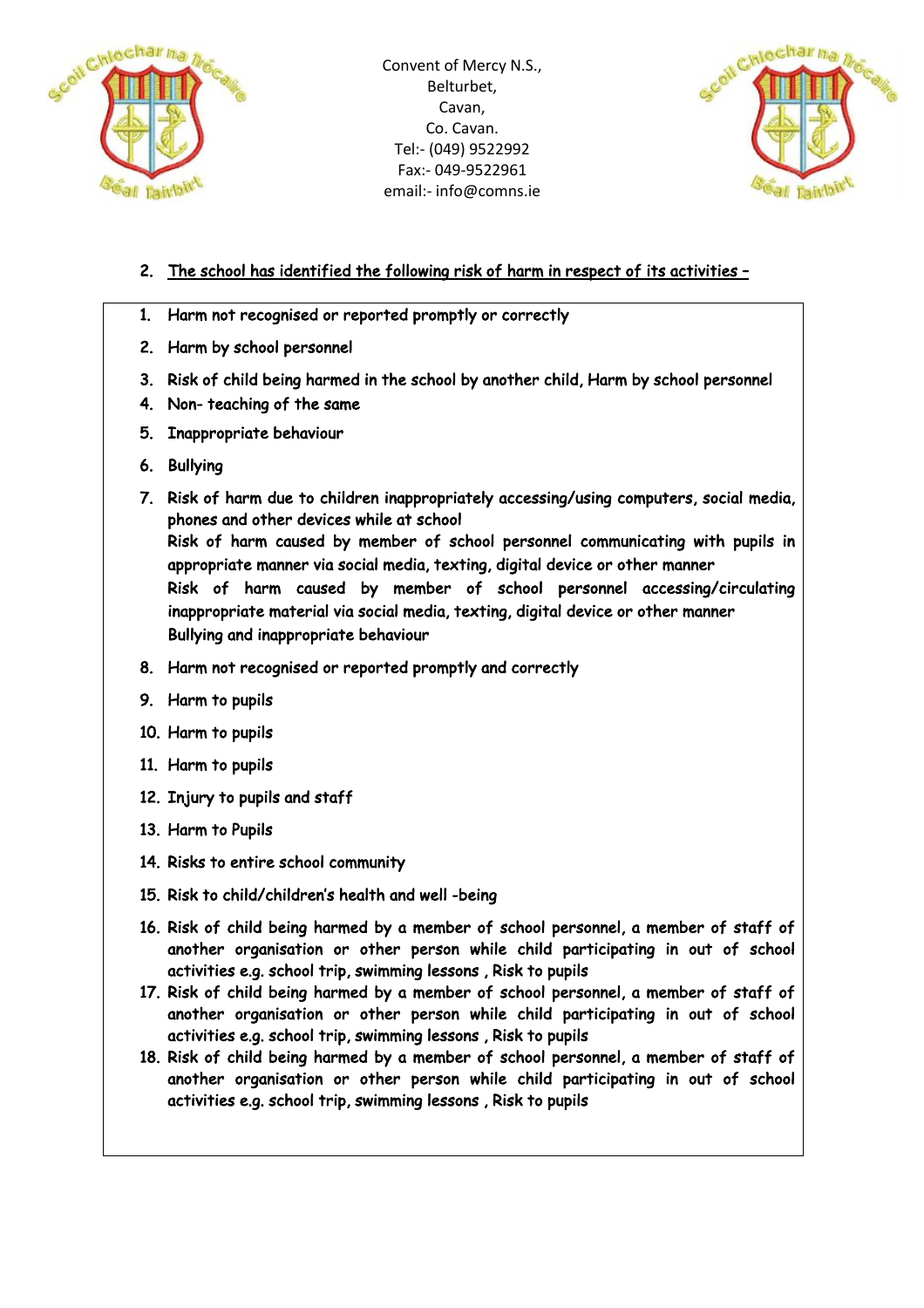



- 3. The school has the following procedures in place to address the risks of harm identified in this assessment –
- 1. The Child Protection Procedures for Primary and Post-Primary Schools 2017 are made available to all school personnel

School Personnel are required to adhere to the Child Protection Procedures for Primary and Post-Primary Schools 2017 and all registered teaching staff are required to adhere to the Children First Act 2015

Ensures all new staff are provided with a copy of the school's Child Safeguarding Statement.

Encourages Board of Management members to avail of relevant training

Child Safeguarding Statement and DES Procedures available to all school personnel.

DLP and DDLP to attend PDST face to face training.

All staff to view Tusla and PDST training module.

BOM records all records of staff and BOM training.

All visiting staff and part-time teachers to comply with Garda Vetting Legislation

and to be familiarised with the Child Safeguarding Statement.

Child protection to be on the agenda for all BOM meetings.

2. Open Doors,

Table between teacher and Pupil,

Glass panels in doors,

Comprehensive SEN policy and procedures in place, SNA policy to include Intimate Care Needs.

3. The school has a Special Educational Needs Policy Intimate Care Policy in place. All SNAs/teachers familiar with policy. 1

Differentiated programmes in place for the teaching of the Stay Safe and RSE Programme.

The school implements the following programmes, in full:-Stay Safe Programme, SPHE Curriculum/Walk Tall, , RSE Programme.

Relevant Topics in the Weaving Well-Being Programme and Friends For Life (Senior Classes)

4. Usage and Supervision Policies in place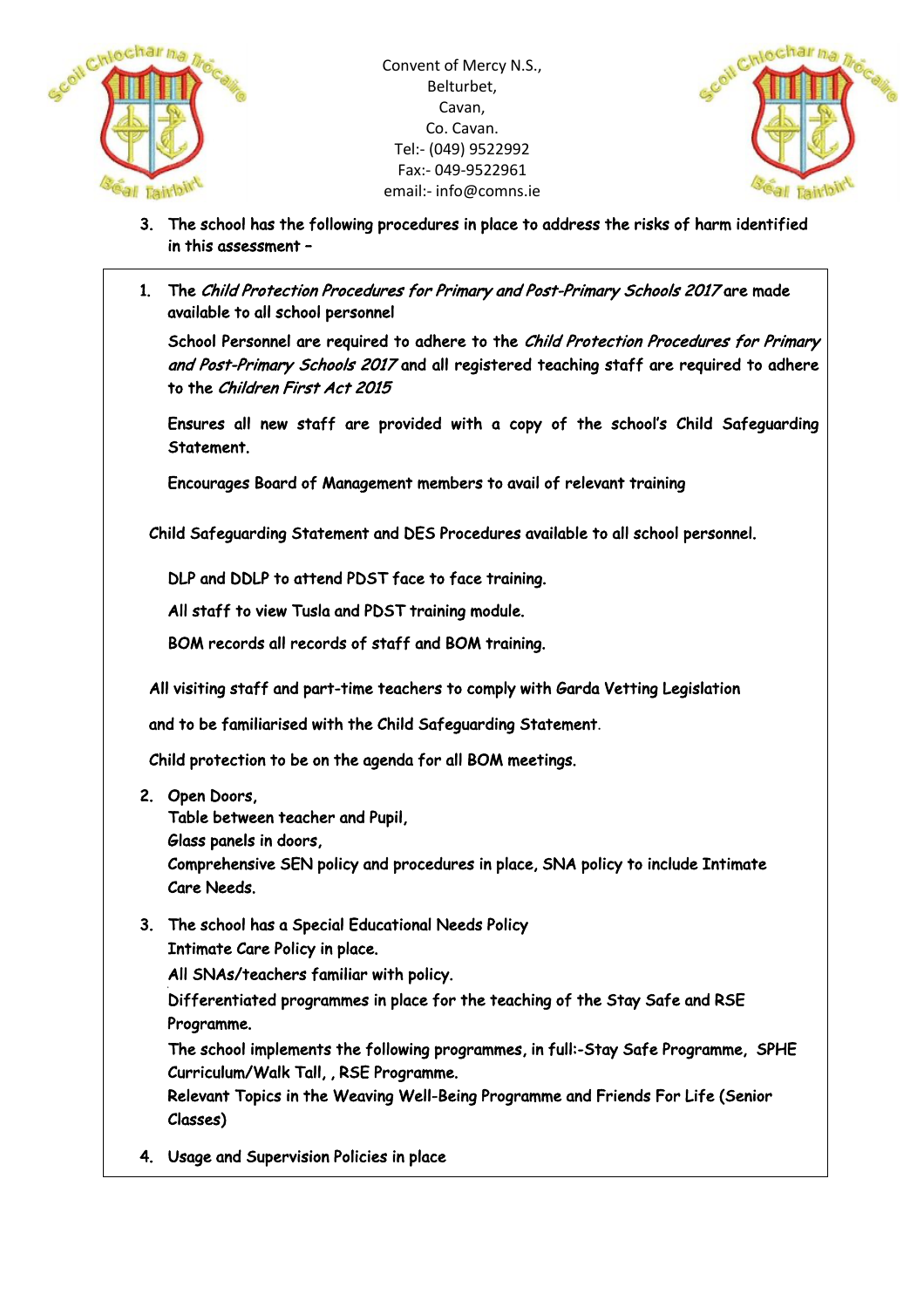



- 5. The school has an Anti-Bullying Policy which fully adheres to the requirements of the Department's Anti-Bullying Procedures for Primary and Post-Primary Schools. Code of Positive Behaviour Policy in place
- 6. Laptop Use Agreement, Remote Learning Policy, Anti- Bullying Policy, Acceptable Use Policy, Mobile Phone Policy.
- 7. Child Safeguarding Statement and Children First Procedures available to all staff. All new staff to complete On-line Tusla Children First Module and PDST Child Protection Modules. Once completed all Certificate to be given to Principal. Code of Conduct by the Teaching Council
- 8. Policy on External Personnel.
- 9. The school has in place a Policy and Procedures for the use of external persons to supplement delivery of the curriculum
- 10. Garda Vetting, Policy and Procedures in place. No "One to One" situations. The school has in place a Policy and Procedures for the use of external sports coaches
- 11. The school has in place a Policy and Procedures for the use of external sports coaches. The school has in place a Policy and Procedures in respect of students undertaking work experience in the school. Student informed of Child Protection Procedures. National Bureau Vetted.
- 12. Health and Safety Policy in place.

The school has a yard/playground Supervision Policy to ensure appropriate supervision of children during, assembly, dismissal and breaks and in respect of specific areas such as toilets, changing rooms etc.

The school has in place a Policy and clear Procedures in respect of school outings. Code of Behaviour Policy in place. SESS interventions and/or training if necessary.

- 
- 13. Health and Safety Policy in place. Supervision Policy in place. Code of Behaviour Policy in place. SESS interventions and/or training if necessary.
- 14. Health and Safety Policy in place.
- 15. The school has in place a Critical Incident Management Plan. Policies and Procedures in place. Regular communication with parents/ adults and outside agencies. Records of medication administered kept securely in children's files.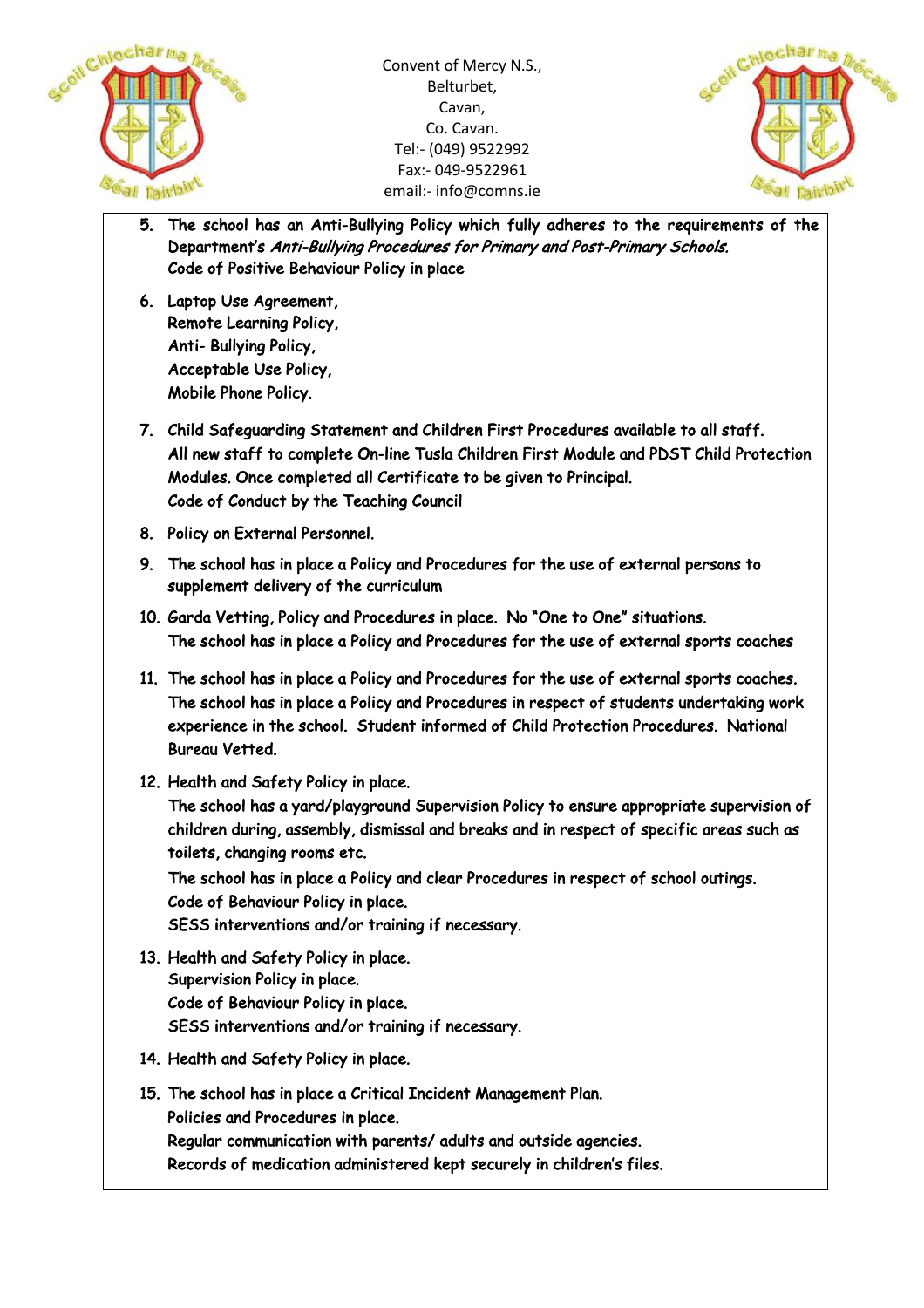



16. The school has in place a Policy and Procedures for the Administration of First Aid Adequate Supervision by adults as per our insurance company's instruction, Seatbelt Policy and Toileting Policy The school has in place a Policy and Procedures for the use of external sports coaches 17. Swimming Policy in place when/if Pupils resume swimming lessons The school has in place a Policy and Procedures for the use of external sports coaches 18. The school adheres to the requirements of the Garda Vetting Legislation and relevant DES Circulars in relation to Recruitment and Garda vetting. Vetting Procedures in place, Children Supervised by parents/guardians and staff. Procedures carefully worked out. Parents informed of details of day

Important Note: It should be noted that risk in the context of this risk assessment is the

risk of "harm" as defined in the Children First Act 2015 and not general health and safety risk.

The definition of harm is set out in Chapter 4 of the Child Protection Procedures for

Primary and Post- Primary Schools 2017

In undertaking this risk assessment, the board of management has endeavoured to identify as far as possible the risks of harm that are relevant to this school and to ensure that adequate procedures are in place to manage all risks identified. While it is not possible to foresee and remove all risk of harm, the school has in place the procedures listed in this risk assessment to manage and reduce risk to the greatest possible extent.

**Important Note:** It should be noted that 'Risk' in the context of this risk assessment is the risk of 'Harm' as defined in the Children First Act, 2015 and not general health and safety risk. The definition of 'Harm' is set out in chapter 4 of the Child Protection Procedures for Primary and Post-Primary Schools 2017.

#### **Examples of School Activities:**

- Daily arrival and dismissal of pupils
- Recreation breaks for pupils
- Classroom teaching
- One-to-one teaching
- One-to one learning support
- One-to-one counselling
- Outdoor teaching activities
- Online teaching and learning remotely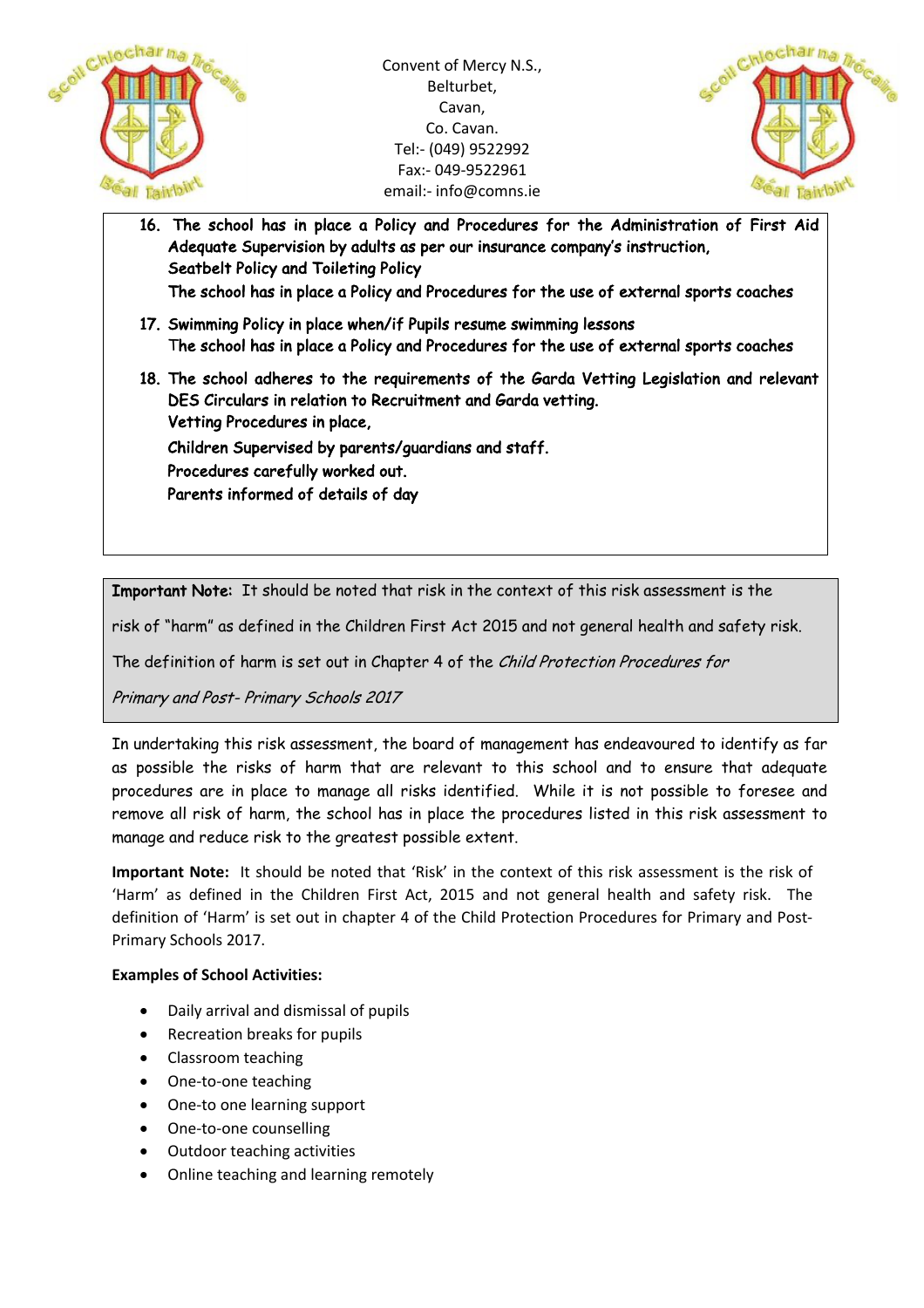



- Sporting Activities
- School outings
- Use of toilet areas in schools
- Annual Sports Day
- Fundraising events involving pupils
- Use of off-site facilities for school activities
- School transport arrangements
- Care of children with special educational needs, including intimate care where needed
- Management of challenging behaviour amongst pupils, including appropriate use of restraint where required
- Management of provision of food and drink
- Administration of Medicine
- Administration of First Aid
- Curricular provision in respect of SPHE, RSE, Stay Safe
- Prevention and dealing with bullying amongst pupils
- Training of school personnel in child protection matters
- Use of external personnel to supplement curriculum
- Use of external personnel to support sports and other extra-curricular activities
- Care of pupils with specific vulnerabilities/needs such as:
	- o Pupils from ethnic minorities/migrants
	- o Members of the Traveller Community
	- o Lesbian, gay, bisexual or transgender (LGBT) children
	- o Pupils perceived to be LGBT
	- o Pupils of minority religious faiths
	- o Children in care
	- o Children on CPNS
	- o Children with medical needs
- Recruitment of school personnel including:
	- o Teachers/SNA's
	- o Caretaker/Secretary/Cleaners
	- o Sports coaches
	- o External Tutors/Guest Speakers
	- o Volunteers/Parents in school activities
	- o Visitors/contractors present in school during
	- o school hours
	- o Visitors/contractors present during after school activities
- Participation by pupils in religious ceremonies/religious instruction external to the school
- Use of Information and Communication Technology by pupils in school
- Application of sanctions under the school's Code of Behaviour including detention of pupils, confiscation of phones etc
- Students participating in work experience in the school
- Student teachers undertaking training placement in school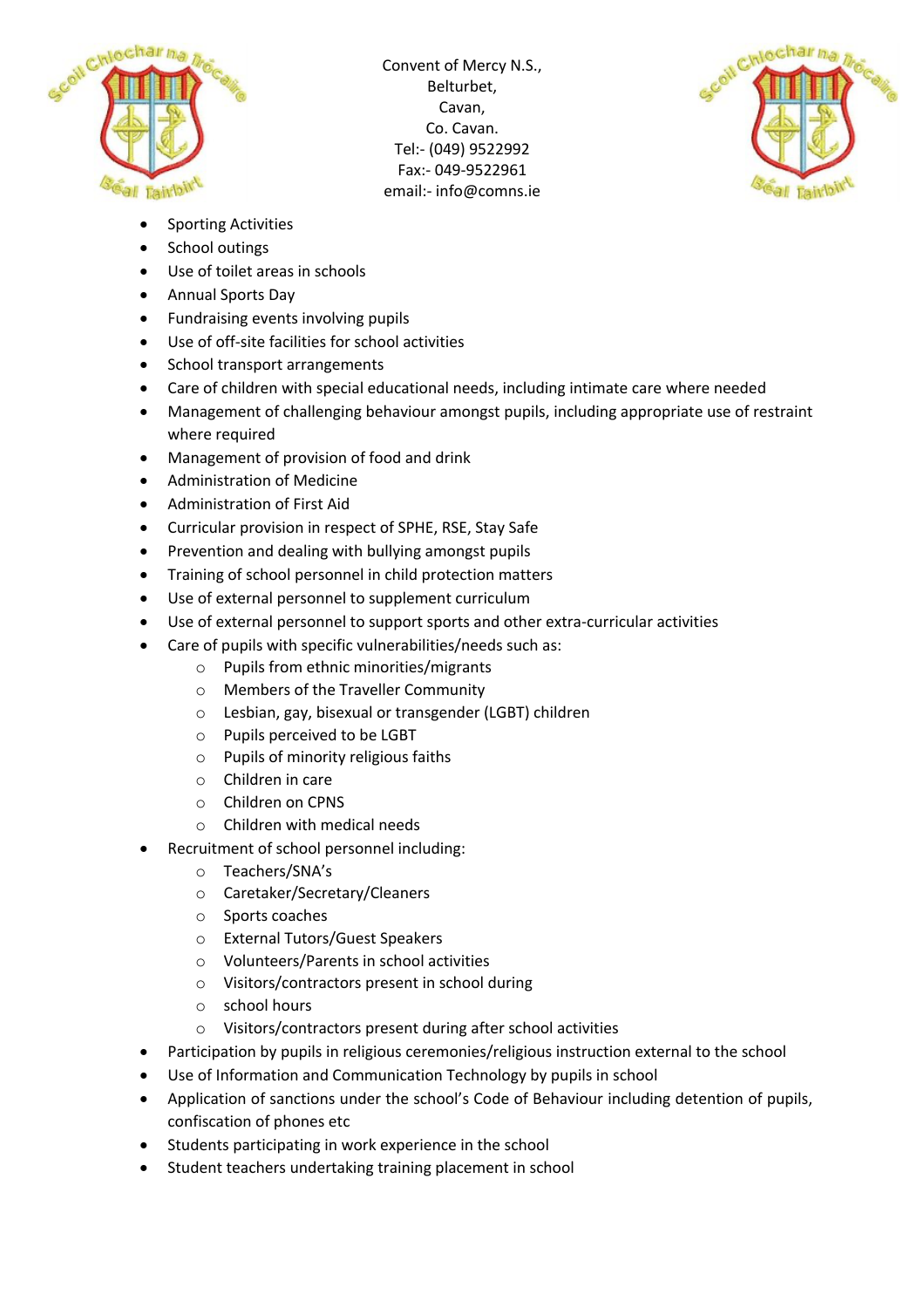



• Use of video/photography/other media to record school events

### **Examples of Risks of Harm:**

- Risk of harm not being recognised by school personnel
- Risk of harm not being reported properly and promptly by school personnel
- Risk of child being harmed in the school by a member of school personnel
- Risk of child being harmed in the school by another child
- Risk of child being harmed in the school by a volunteer or visitor to the school
- Risk of child being harmed by a member of school personnel, a member of staff of another organisation or other person while the child is participating in out of school activities e.g. school trip, swimming lessons
- Risk of harm due to bullying of child
- Risk of harm due to racism
- Risk of harm due to inadequate supervision of children in school
- Risk of harm due to inadequate supervision of children while attending out of school activities
- Risk of harm due to inappropriate relationship/communications between child and another child or adult
- Risk of harm due to children inappropriately accessing/using computers, social media, phones and other devices while at school
- Risk of harm to children with SEN who have particular vulnerabilities
- Risk of harm to child while a child is receiving intimate care
- Risk of harm due to inadequate code of behaviour
- Risk of harm in one-to-one teaching, counselling, coaching situation
- Risk of harm caused by member of school personnel communicating with pupils in appropriate manner via social media, texting, digital device or other manner
- Risk of harm caused by member of school personnel accessing/circulating inappropriate material via social media, texting, digital device or other manner

#### **Examples of Procedures to Address Risks of Harm:**

- All school personnel are provided with a copy of the school's *Child Safeguarding Statement*
- The *Child Protection Procedures for Primary and Post-Primary Schools 2017* are made available to all school personnel
- School Personnel are required to adhere to the *Child Protection Procedures for Primary and Post-Primary Schools 2017* and all registered teaching staff are required to adhere to the *Children First Act 2015*
- The school implements in full the Stay Safe Programme
- The school implements in full the SPHE curriculum
- The school implements in full the Wellbeing Programme at Junior Cycle
- The school has an Anti-Bullying Policy which fully adheres to the requirements of the Department's *Anti-Bullying Procedures for Primary and Post-Primary Schools*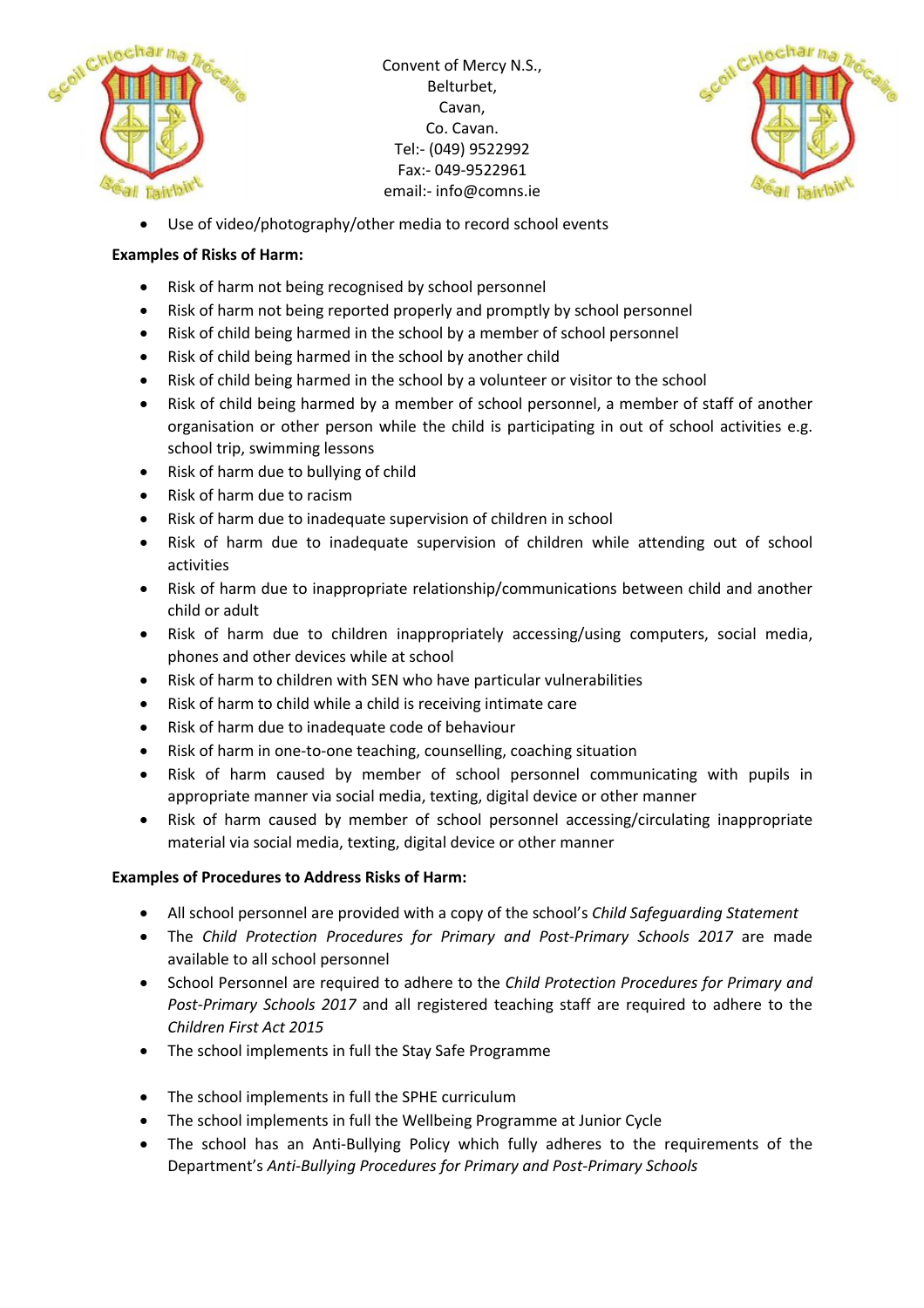



- The school undertakes anti-racism awareness initiatives
- The school has a yard/playground supervision policy to ensure appropriate supervision of children during, assembly, dismissal and breaks and in respect of specific areas such as toilets, changing rooms etc
- The school has in place a policy and clear procedures in respect of school outings
- The school has a Health & Safety Policy
- The school adheres to the requirements of the Garda Vetting Legislation and relevant DES circulars in relation to recruitment and Garda Vetting
- The school has a Code of Conduct for school personnel (teaching and non-teaching staff)
- The school complies with the agreed disciplinary procedures for teaching staff
- The school has a Special Educational Needs policy
- The school has an Intimate Care Policy/Plan in respect of students who require such care
- The school has in place a policy and procedures for the administration of medication to pupils
- The school:
	- $\circ$  Has provided each member of the school staff with a copy of the school's Child Safeguarding Statement
	- o Ensures all new staff are provided with a copy of the school's Child Safeguarding Statement
	- o Encourages staff to avail of relevant training
	- o Encourages board of management members to avail of relevant training
	- o Maintains records of all staff and board member training
- The school has in place a policy and procedures for the administration of First Aid
- The school has in place a Code of Behaviour for pupils
- The school has in place an ICT policy in respect of usage of ICT by pupils
- The school has in place a Mobile Phone Policy in respect of usage of mobile phones by pupils
- The school has in place a Critical Incident Management Plan
- The school has in place a policy and procedures for the use of external persons to supplement the delivery of the curriculum
- The school has in place a policy and clear procedures for one-to-one teaching activities
- The school has in place a policy and procedures in respect of student teacher placements
- The school has in place a policy and procedures in respect of students undertaking work experience in the school
- The school has in place a policy and procedures in respect of pupils of the school undertaking work experience in external organisations

This risk assessment has been adopted by the Board of Management on **15th February 2022**. It shall be reviewed as part of the school's annual review of its Child Safeguarding Statement.

Signed *Alan Traynor* **Date 15<sup>th</sup> February 2022** 

Chairperson, Board of Management